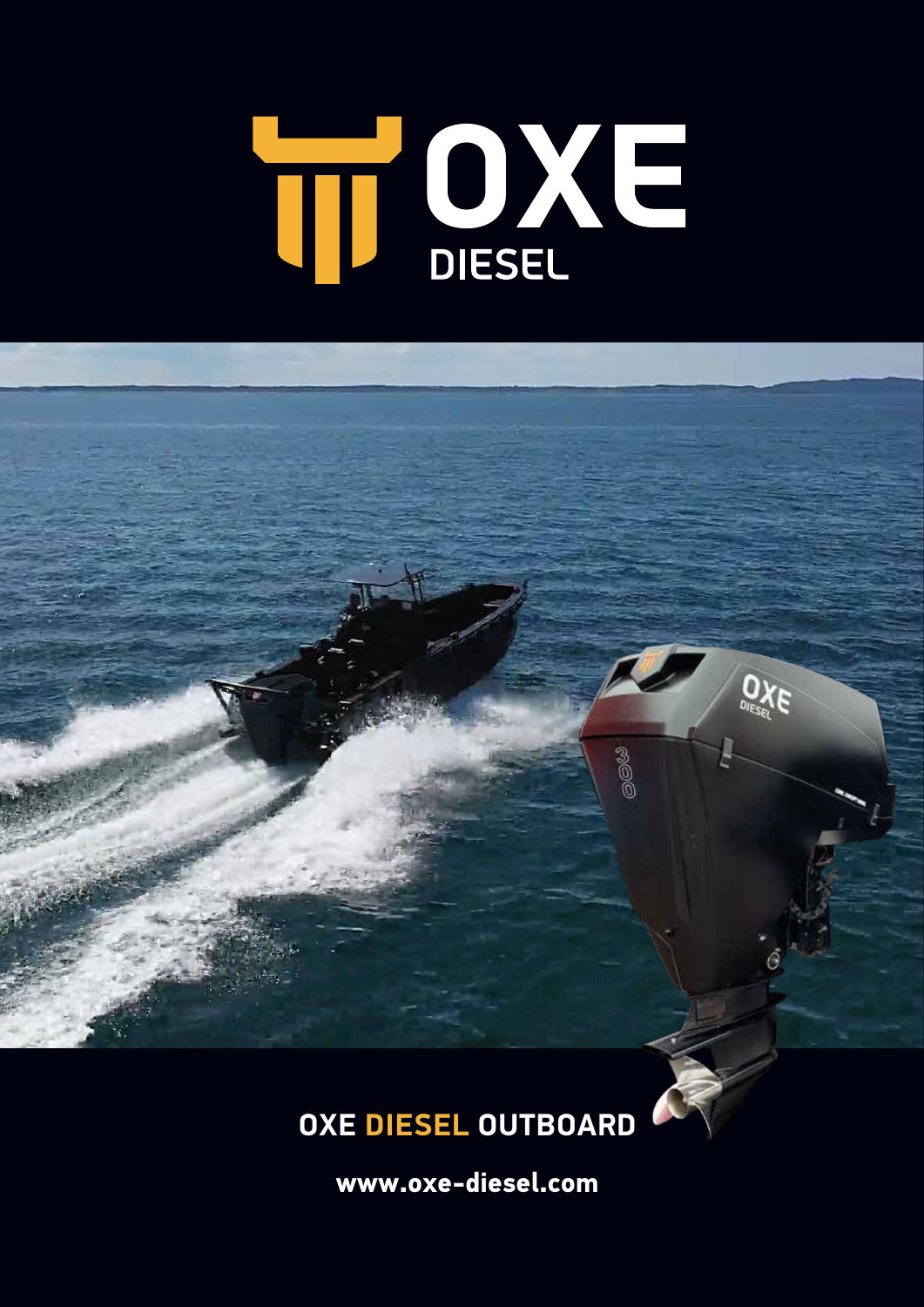## **OXE DIESEL OUTBOARDS**

**The OXE is the world's first high-performance diesel outboard. It combines the reliability and endurance of marine inboards with the flexibility and agility of outboard engines. OXE are the only outboards that complies with EPA Tier-3, IMO Tier II and RCD emissions and environmental standards. OXE Diesel engines are designed and built for commercial user according to commercial user demands.**

Cimco Marine, the manufacturer behind the engine, started this project with the mission to design the first high output diesel outboard, the keywords were **Endurance, Reliability, Power and** Control. These words are now embedded within The OXE Diesel.

The patented technology has enabled Cimco to design a robust drive unit that will effectively transfer high torque diesel power from the engine to the propeller. A concept designed to include modular layout, easily accessible service points, interchangeable gear ratios and proven diesel technology, guarantees a product optimized for long service life.

The OXE Diesel is designed with the NATO "single-fuel" directive in mind. It is currently available in 125, 150, 175 and 200 hp versions, a 300 hp version is to be released in 2020.

OXE outboards offer effective and safe solutions for: governmental, oil & gas, search and rescue and large commercial applications, and also for small craft fishermen, naval survey, tourism, yacht tender, taxi and pilot operations. All applications where range, load carrying performance, pulling performance and running costs are significant factors.

The power heads used all OXE outboards are proven robust diesel engines, developed by market leaders from the automotive industry, they have been marinized and tested at length on the water, in dyno-test cells and in laboratories prior to reaching the market. The innovative design of the gearbox and the lower housing enables increased strength, high efficiency and highspeed capability.

#### **FEATURES**

- Power & Safety of Diesel
- Low emissions
- Low fuel consumption
- **Quick Shifting**
- Low Speed Control
- Joystick capability
- CAN based helm control system
- Dual helm capability
- Robust modular design
- Low drag propulsion housing
- Long service interval
- Directly replaceable with other outboards



The diesel engines used for OXE products has been adopted from the automotive industry. The twin turbo base engine used in the OXE 300 was designed to meet the most stringent emissions legislation, Euro 6. In relation to a vertically mounted outboard engine, a horizontally mounted engine reduces wear and improves heat dissipation.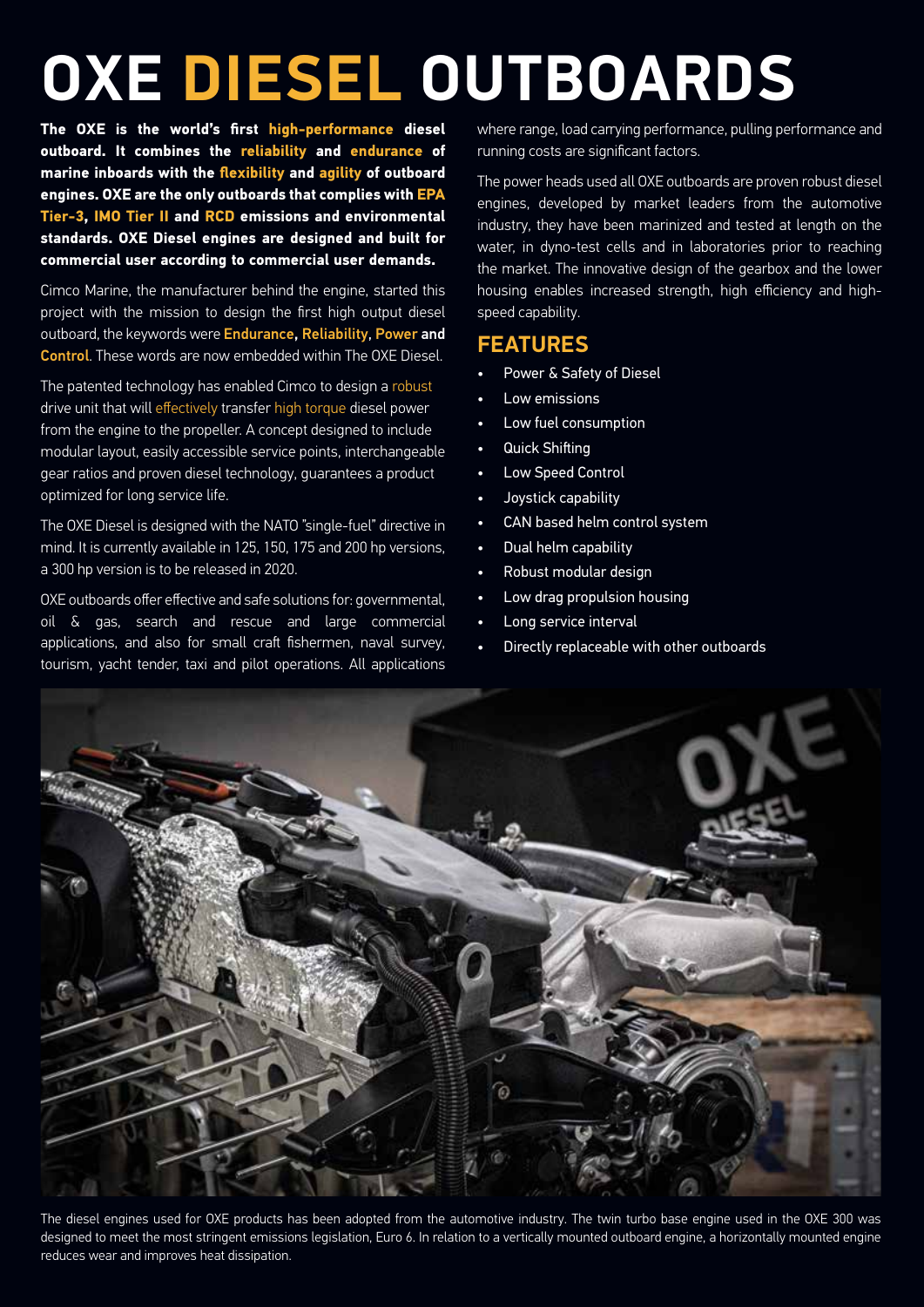

## **KEY ADVANTAGES**

#### **DIESEL**

The common rail turbo charged diesel engine provides high efficiency and torque. This results in powerful thrust and acceleration, with the capacity to carry heavy loads. The engine runs on a large variety of fuels: EN 590, ASTM D 975 No. 1 and No. 2, JIS KK 2204, F54 and F75.

#### **ENVIRONMENT**

The use of highly refined, modern automotive-based engine technology significantly reduces the fuel consumption and provides for industry leading emission levels and subsequent minimized impact on the environment. The emission levels are approved by EPA TIER -3, IMO TIER II (MARPOL VI TIER II) and RCD.

#### **SAFETY**

Diesel is a less flammable fuel and therefore safer to work with in hazardous environments. Robust design and quick shift capability lead to increased maneuverability and safer operation in fierce conditions. The OXE Diesel is designed to be safe in any environment.

#### **RANGE**

Due to significantly lower fuel consumption than a comparable modern outboard, the OXE Diesel offers the market with an unprecedented range. Enabling users to go further and refilling from other vessels or marine based platforms.

#### **MAINTENANCE**

Easily accessible service points combined with a modular design create a user-friendly product. Interchangeable gear ratio caters for various operational requirements. The reliable automotive powerhead keeps costs of maintenance and spare parts low. Longer service intervals ensure fewer disruptions in engine usage, increasing operations profitability and productivity.

#### **COMPARISON OF REGULATIONS**



**REDUCED FUEL CONSUMPTION LEADS TO SIGNIFICANTLY INCREASED RANGE**

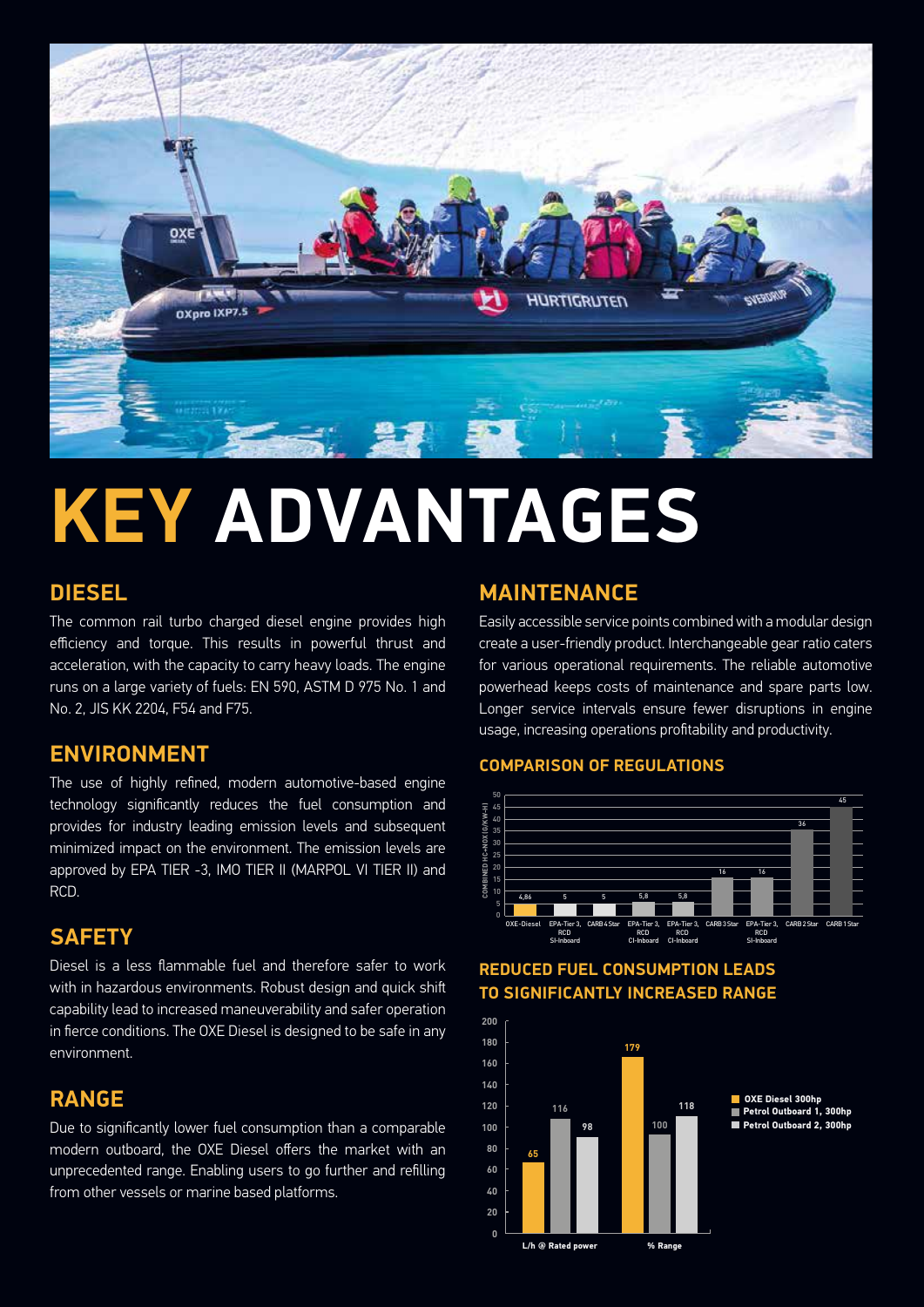## **OXE 300 HP DIESEL OUTBOARD**

even in the harshest of conditions. 70 service and maintenance as easy and straight forward, To meet commercial customer demands the OXE Diesel has been designed with ease of maintenance and service in mind. All service points for daily maintenance checks are located at the front deck side of the engine to make

.<br>unit. This increases the time on water for the boats. As the OXE Diesel is designed as an outboard package, **Fuel, litres** it is replaceable. Service and overhauls can thereby be performed away from the boat by just replacing the power

0 An OXE has integral clockwise and counter- clock- wise rotational capability - the user is free to place the engine on any side of the back of the boat, reducing the need for multiple spare engines to ensure redundancy.

60 matched horse powers.  $\ddot{\phantom{0}}$ 80 consumption compared to petrol outboard standards with OXE engines significantly reduces emissions and fuel

**Engine** 0 fuel consumption and emissions contributes to reduced Based on performance tests, the OXE 300 consumes 40% less fuel compared to a 300 hp petrol fueled outboard. Carbon dioxide is reduced by more than 35%, carbon and NOx by more than 70%. This significant reduction in 20 monoxide by more than 99% and combined hydrocarbons **)**<br>ອະ environmental impact.environmental impact.



The majority of OXE Diesel users are commercial operators, they expect their engines to run 1000+ hours every year, This usually contributes to a break even period for the OXE compared to a pleasure craft outboard well under a year in use. The 40+% fuel savings contributes to a big difference for commercial operators. Not only does the OXE 300 reduce operational cost and increase user safety, it also increases the operational range by more than 60%, allowing users to be safer, go further and become more productive.



#### Technical data – OXE Diesel

| Engine type:  | Diesel. L6                  |
|---------------|-----------------------------|
| Displacement: | 3.01                        |
| Intake:       | Turbocharged, intercooled   |
| Torque:       | 680 Nm at 1750 rpm          |
| Power:        | 300 HP at 4200 - 4400 rpm   |
| Fuel:         | Diesel                      |
|               | EN 590, ASTM D 975 No.1     |
|               | No.2. JIS KK2204. F54 & F75 |
| Weight:       | 395 kg                      |

#### FUEL CONSUMPTION WOT **OXE 300 HP** TORQUE / POWER / FUEL CONSUMPTION



| Alternator output:        | 180 Amp                        |
|---------------------------|--------------------------------|
| Rig length:               | 25" or 33"                     |
| Cooling:                  | Closed cooling circuit         |
| Starting:                 | Flectric                       |
| Steering:                 | Electronic Power Steering      |
| Shift:                    | CANbus, Electro-hydraulic      |
| Clutch:                   | Hydraulic multi-friction plate |
| Gear ratios:              | $1.59:1$ and $2.37:1$          |
| Dimensions (25" leg), LHW | 1170 x 1900 x 740 mm           |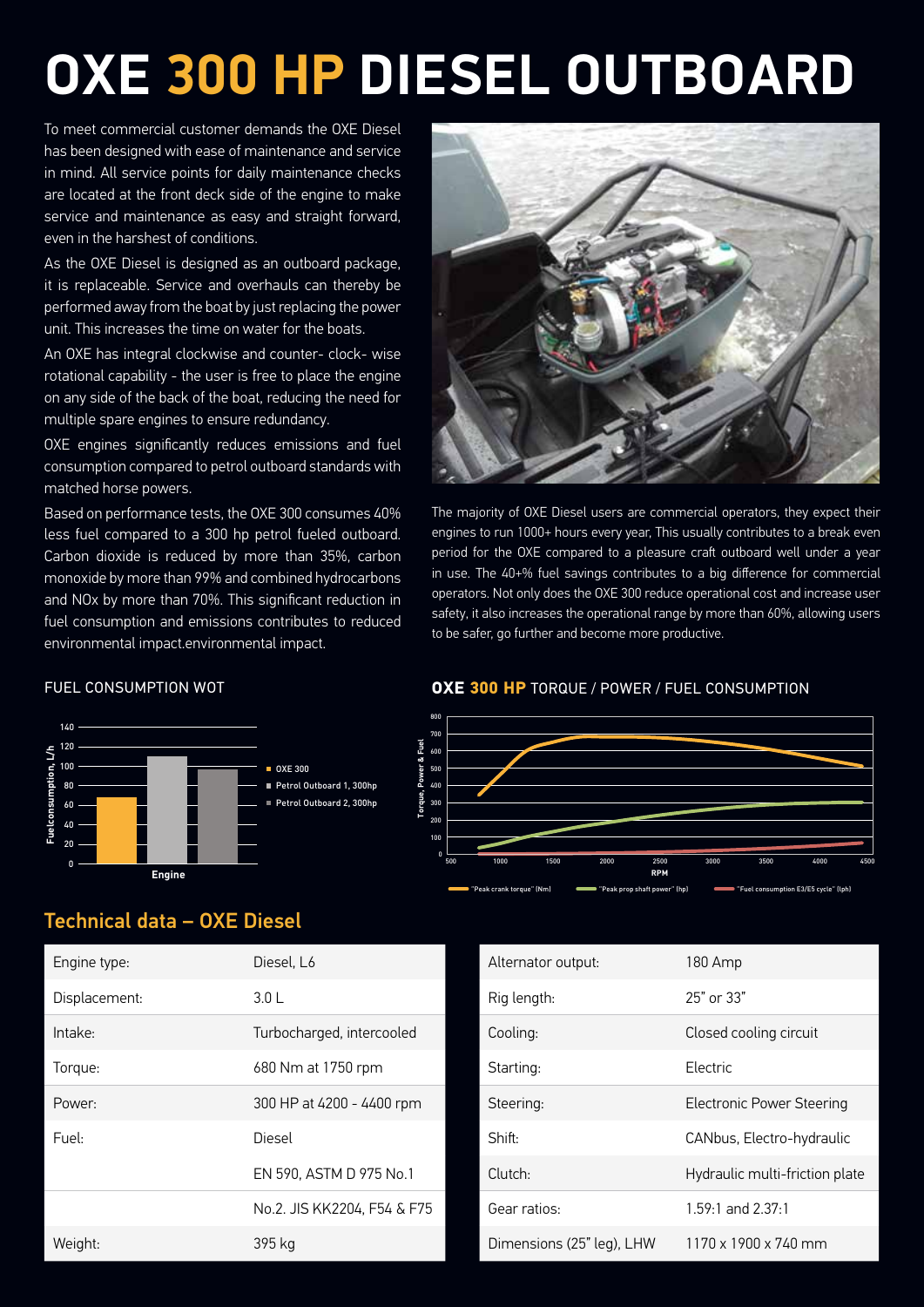## **OXE 300 HP NOW FOR SALE**



### **COMPARING AN OXE TO A PLEASURE CRAFT PRODUCT**

**The OXE is designed and built for commercial users, in contrast to petrol outboards, designed for the leisure market. Comparing an OXE to other outboards or I/O systems is as feasible as comparing a car to a truck. The car is not designed to carry heavy loads every day just as a truck would be impractical for taking the family to the weekend retreat. In short, they are two different products, built for different segments. For the commercial operator Endurance, Reliability, Power and Control is key.**

OXE 300 is a TWIN turbo diesel configuration that provides its full 680Nm of torque at the crankshaft already at 1750rpm, at 1000rpm the engine provides over 500Nm at the crankshaft. These are torque numbers that are previously unheard of in the outboard industry and that provides end user with massive bollard pulling power as well as fast whole-shot acceleration. Perfect for pushing, pulling or carrying heavy loads over long periods of time.

The unique OXE gearbox allows for over 700NM (520 ft-lb) at the crankshaft which is significantly more than what the regular bevel gears systems with under water gearboxes are built for. The robust gearbox opens up for new features and fields of service than what pleasure craft outboards or I/O systems are designed for or needs. Due to the unique gearbox design and interchangeable gear ratio (1.59:1 and 2.37:1), high torque output can be delivered already at very low rpm on the propeller shaft, OXE products can therefore handle larger propeller dimensions, providing operators with increased flexibility. The low speed control, enabled by the gearbox, makes it possible for the user to remain in control also in low speed maneuvers. Ideal for precision maneuvering close

to marine installation or other vessels such as windfarms, on water construction sites, marine survey operations and providing supply to boats.

The break-even period when comparing to run an OXE 300 to a 300hp pleasure craft petrol outboard varies between 500 and 1000 hours, based on purchase of the products and fuel cost alone. Taking into account that the OXE 300 also has longer operational life span, less cost for maintenance and increased safety, this break-even period is reduced further, increasing the financial profit for the operation.

The fact that most pleasure craft users only uses their engines under 100hrs per year means that it does not make financial sense to opt for an OXE Diesel. The pleasure craft users that still choses OXE does so for other factors, like safety, operational range, higher amp output, cabin heat or increased maneuverability.



The name OXE, pronounced ['əu, 'eks, 'i:] is Swedish for ox. The name reflects the fundamental concepts from which this product has been developed - Endurance, Reliability, Power and Control – all significant attributes of an ox. Using OXE as the product name also pays tribute to the hard work, stubbornness and relentless effort the team has spent to fulfil the demands of the heavy-duty marine market, inventing the OXE Diesel - products worthy of end users trust.